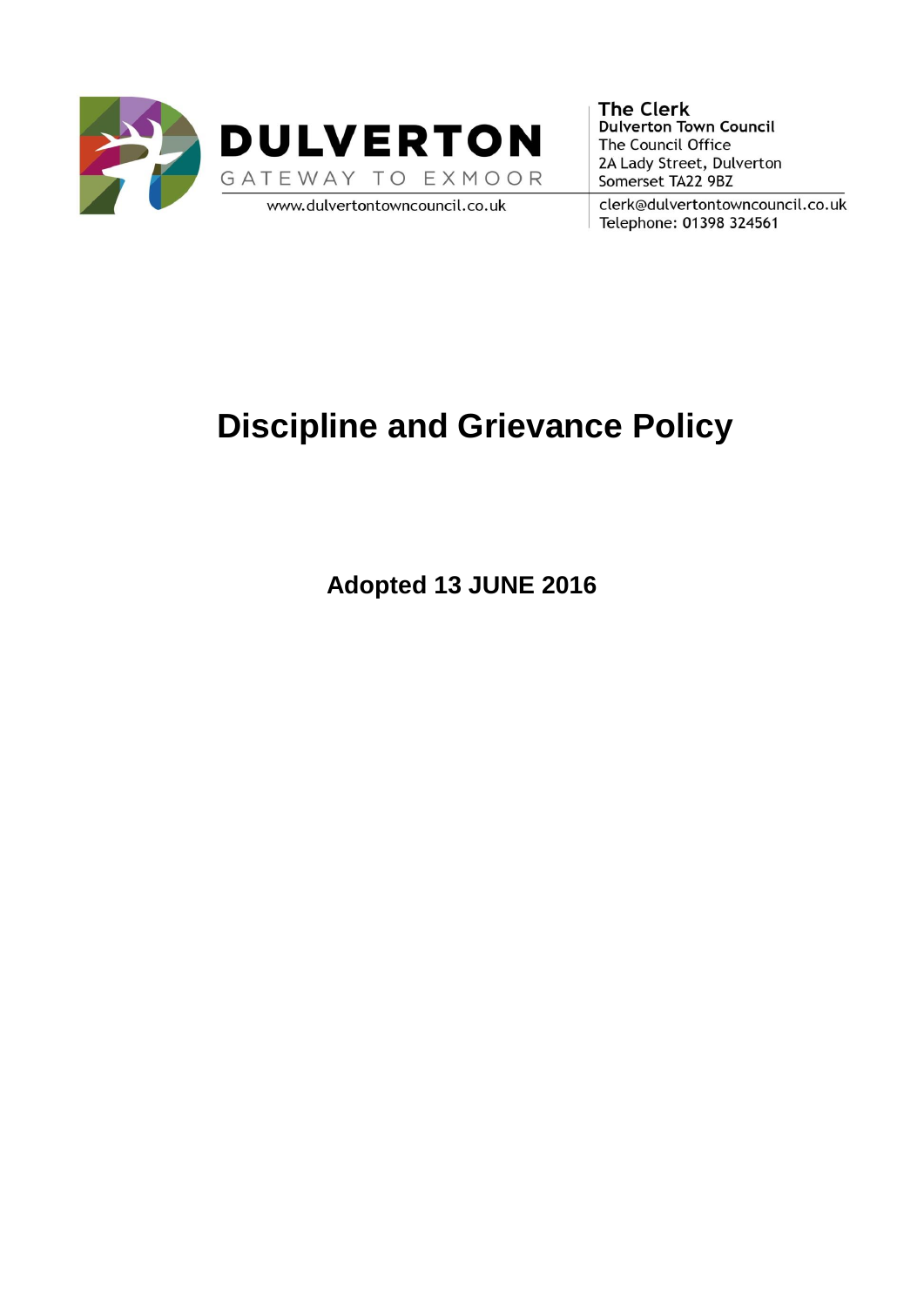## **INDEX**

| Overview                        | 3  |
|---------------------------------|----|
| <b>Disciplinary Policy</b>      | 5  |
| Examples of misconduct          | 6  |
| Examples of gross misconduct    | 7  |
| Unsatisfactory work performance | 7  |
| Disciplinary investigation      | 7  |
| Disciplinary meeting            | 8  |
| Disciplinary action             | 9  |
| Written & final warnings        | 10 |
| Dismissal & Appeals procedure   | 11 |
| <b>Grievance Policy</b>         | 13 |
| Informal & formal procedures    | 14 |
| Grievance meeting and Appeals   | 15 |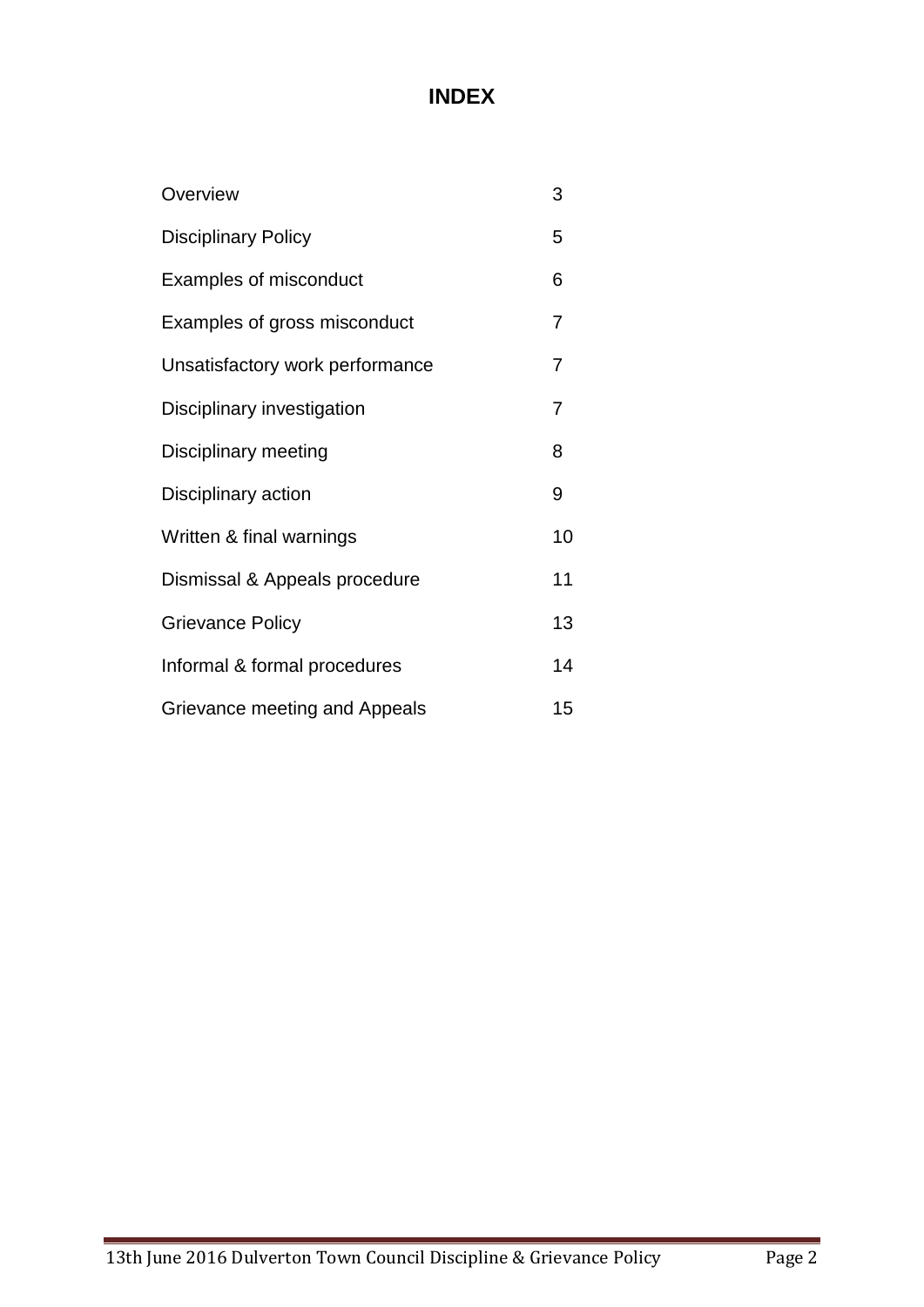### **DISCIPLINARY AND GRIEVANCE OVERVIEW**

- **The Disciplinary process**: how councils can deal with concerns about employee misconduct or poor performance.
- **The Grievance process**: how employees can raise work-related concerns.
- 1. NALC has produced model disciplinary and grievance policies that contain the detailed procedures that councils should follow; these have been adopted by Dulverton Town Council.
- 2. Many disciplinary and grievance matters can be resolved informally by having a quiet word with the employee. Formal policies can help councils deal with employment disputes fairly, consistently and in accordance with equality legislation.
- 3. Council policies must comply with the ACAS Code of Practice on Disciplinary and Grievance Procedures and Discipline and Grievances at Work – the ACAS Guide (see [www.acas.org.uk\)](http://www.acas.org.uk/). Committees and sub-committees.
- 4. Disciplinary and grievance arrangements may be established by full council or by an HR committee. The authority to decide a disciplinary matter, a grievance or an appeal can be delegated to a sub-committee. This should be confirmed in its terms of reference. Councillors with direct involvement in a disciplinary or grievance matter should not be appointed to a sub-committee or an appeal panel. And an appeal panel should not contain any member who made the original decision.

#### 5. **An HR committee should have three members**. This is because:

- a) one councillor cannot make a decision on behalf of the council.
- b) a two-member sub-committee would always allow the chairman to secure his/her desired outcome by exercising the casting vote in the event of a tie.
- c) more than three members will be unwieldy. It may also make it more difficult to find sub-committee members with no direct involvement and it will reduce the pool of potential appeal panel members.

#### **Meetings**

- 6. Meetings should be arranged as soon as possible but the employee should be given reasonable time to prepare. Proceedings should be minuted. If possible the minute taker should be an employee.
- 7. The employee and companion (if there is one) must make all reasonable efforts to attend. Employees have a statutory right to be accompanied by a colleague or a trade union representative to a grievance, disciplinary or appeal meeting. If the employee's companion is not available on the proposed date, the employee can request a postponement and can propose an alternative date within five working days of the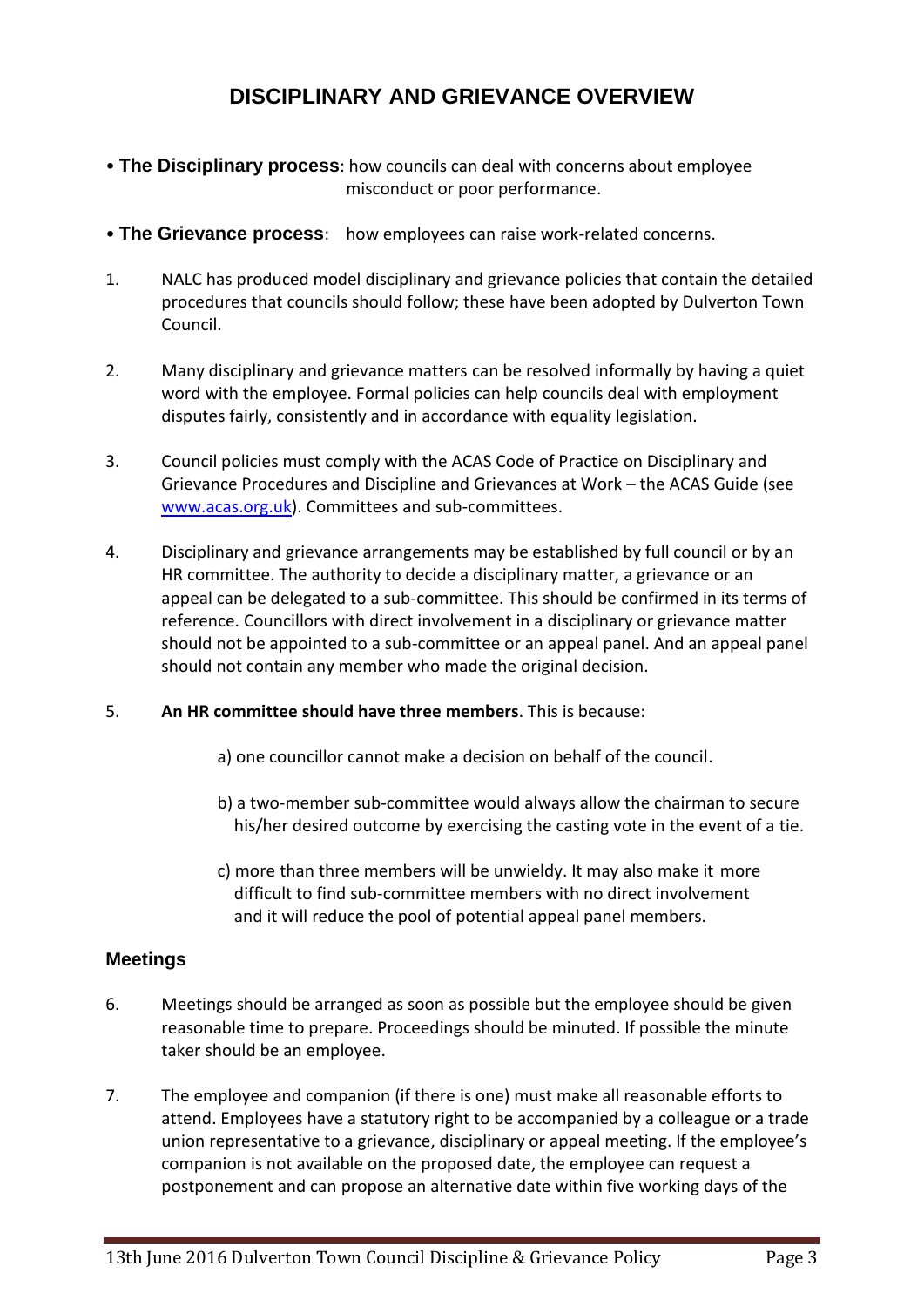original meeting. If the employee does not attend the disciplinary meeting, he/ she should be given the opportunity to be represented and to make written submissions.

#### **Decisions**

8. Employees should be informed, promptly and in writing, of the council's decision. If possible, the decision should be handed to the employee. Disciplinary and grievance decisions should notify the employee of the right to appeal.

#### **The Disciplinary Investigation**

- 9. In cases of misconduct, an investigation of the facts should be carried out as soon as possible. Other than for allegations of minor misconduct, an investigator should be appointed by the council's HR committee. The Investigator's role is to submit a report with recommendations to the HR committee which decides whether further action should be taken. He/she must be independent and should normally be a councillor. If there are no independent councillors (for example, because they all have direct involvement in the matter), the HR committee should appoint someone from outside the council.
- 10. An employee does not have a statutory right to be accompanied to an investigatory meeting. However, the disciplinary procedure permits employees to be accompanied to an investigatory meeting if it results in 1) a formal warning being issued *OR* 2) disciplinary action is likely to be taken *OR* 3) Appeal hearings.
- 11. In cases of poor performance, it may not be necessary to have an investigation.

#### **Mediation**

12. Mediation may be appropriate at any stage of the disciplinary or grievance procedure (for example where there have been communication breakdowns or allegations of bullying, Dulverton Town Council Discipline and Grievance Policy adopted 13 June 2016). Mediation is a confidential dispute resolution process that requires the Council's and the employee's consent. The mediator is an independent person who helps individuals or groups try to find a solution. Mediators do not make judgments or determine outcomes - they ask questions that help to uncover underlying problems, assist the parties to understand the issues and clarify the options for resolving their difference or dispute. See www.acas.org.uk.

#### **Data protection**

13. Information about disciplinary or grievance matters should be restricted to those involved in the disciplinary process. Any disciplinary action or grievance outcome should remain confidential. The employee's disciplinary and grievance records should be held by the Council in accordance with the Data Protection Act 1998.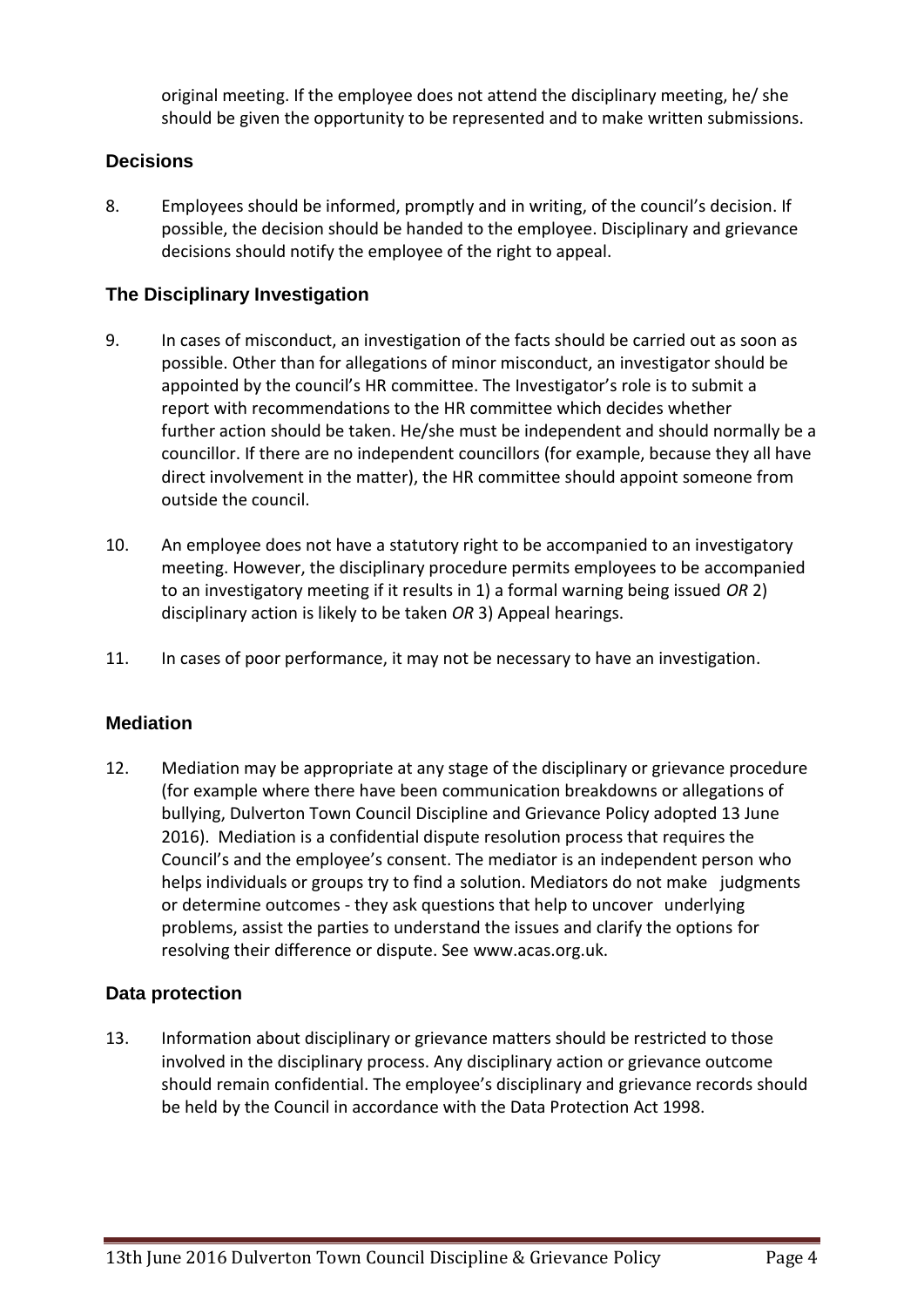## **DISCIPLINARY POLICY**

- 1 This policy is based on and complies with the 2015 ACAS Code of Practice It is designed to help council employees improve unsatisfactory conduct and performance in their job. Wherever possible, the Council will try to resolve its concerns about employees' behaviour informally, without starting the formal procedure set out below.
- 2 The policy will be applied fairly, consistently and in accordance with the Equality Act 2010.
- 3 This policy confirms:
	- the Council will fully investigate the facts of each case.
	- the Council recognises that misconduct and unsatisfactory work performance are different issues. The disciplinary policy will also apply to work performance issues to ensure that all alleged instances of employees' underperformance are dealt with fairly and in a way that is Dulverton Town Council Discipline and Grievance Policy adopted June 2016 and consistent with required standards. However, the disciplinary policy will only be used to when performance management proves ineffective. For more information see the Acas publication "How to manage performance" at: **[http://www.acas.org.uk/media/pdf/g/7/Acas\\_how\\_to\\_manage\\_performanceacces](http://www.acas.org.uk/media/pdf/g/7/Acas_how_to_manage_performanceacces) sible- version-Nov-2011.pdf**)
	- employees will be informed in writing about the nature of the complaint against them and given the opportunity to state their case.
	- employees may be accompanied or represented by a trade union representative or a work colleague at any disciplinary or investigatory meeting. The companion is permitted to address such meetings, to put the employee's case and confer with the employee. The companion cannot answer questions put to the employee, address the meeting against the employee's wishes or prevent the employee from explaining his/her case.
	- the Council will give employees reasonable notice of any meetings in this procedure. Employee must make all reasonable efforts to attend. Failure to attend any meeting may result in it going ahead and a decision being taken. An employee who does not attend a meeting will be given the opportunity to be represented and to make written submissions.
	- If the employee's companion is not available for the proposed date of the meeting, the employee can request a postponement and can propose an alternative date that is within five working days of the original meeting date.
	- any changes to specified time limits in the Council's procedure must be agreed by the employee and the Council.
	- information about an employee's disciplinary matter will be restricted to those involved in the disciplinary process. A record of the reason for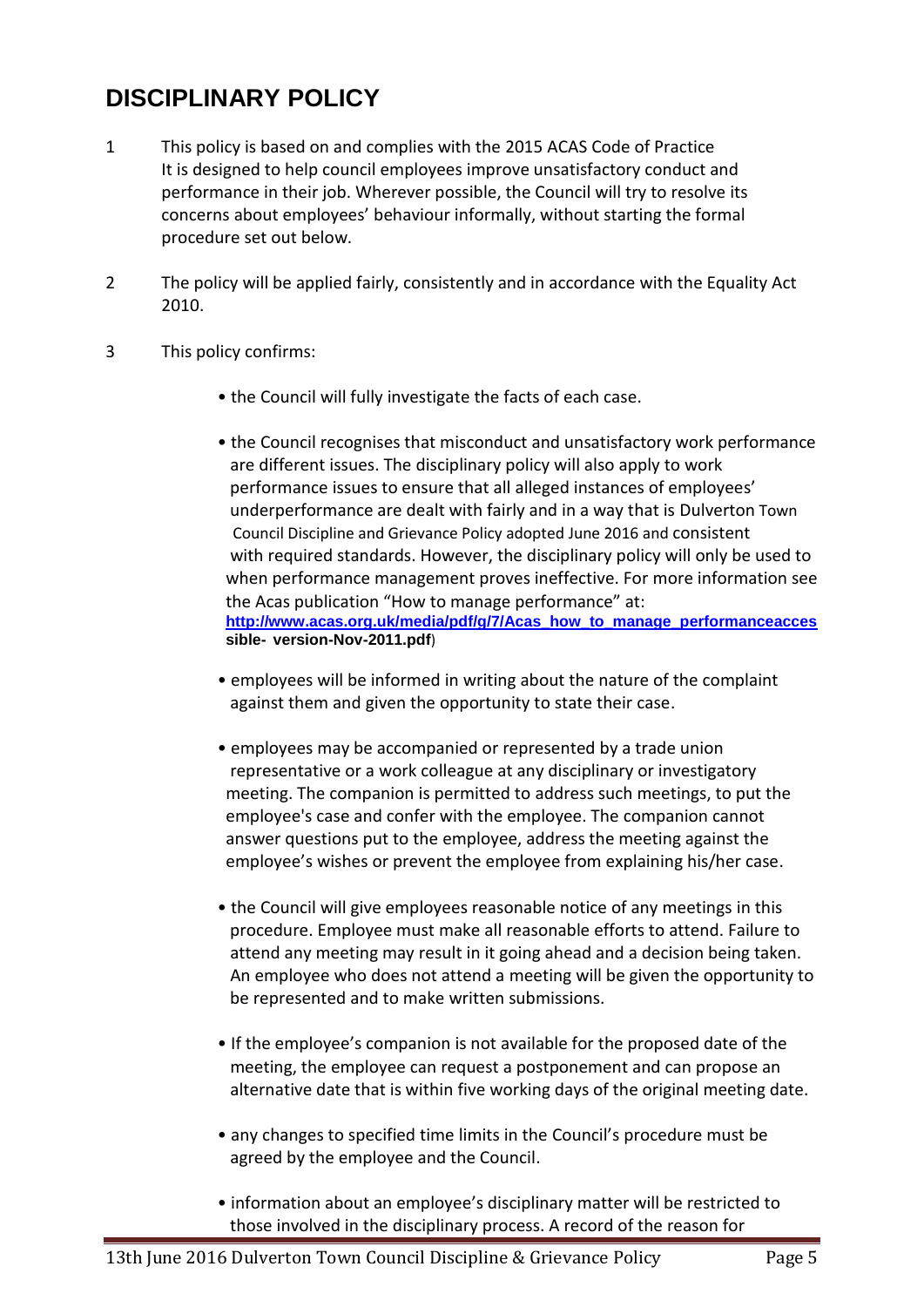disciplinary action and the action taken by the Council is confidential to the employee. The employee's disciplinary records will be held by the Council in accordance with the Data Protection Act 1998.

- recordings of the proceedings at any stage of the disciplinary procedure are prohibited, unless agreed as a reasonable adjustment that takes account of an employee's medical condition.
- employees have the right to appeal against any disciplinary action. The appeal decision is final
- if an employee who is already subject to the Council's disciplinary procedure, raises a grievance, the grievance will normally be heard after the completion of the disciplinary procedure.
- disciplinary action taken by the Council can include an oral warning, written warning, final written warning or dismissal.
- except for gross misconduct when an employee may be dismissed without notice, the Council will not dismiss an employee on the first occasion that it decides there has been misconduct.
- if an employee is suspended following allegations of misconduct, it will be on full pay and only for such time as is necessary. Suspension is not a disciplinary sanction. The Council will write to the employee to confirm any period of suspension and the reasons for it.
- the Council may consider mediation at any stage of the disciplinary procedure where appropriate (for example where there have been communication breakdowns or allegations of bullying or harassment). Mediation is a dispute resolution process that requires the Council's and the employee's consent.

#### **Examples of misconduct**

- 4 Misconduct is employee behaviour that can lead to the employer taking *disciplinary action.* The following list contains some examples of misconduct.
	- unauthorised absence
	- poor timekeeping
	- misuse of the Council's resources and facilities including telephone, email and internet
	- inappropriate behaviour refusal to follow reasonable instructions
	- breach of health and safety rules.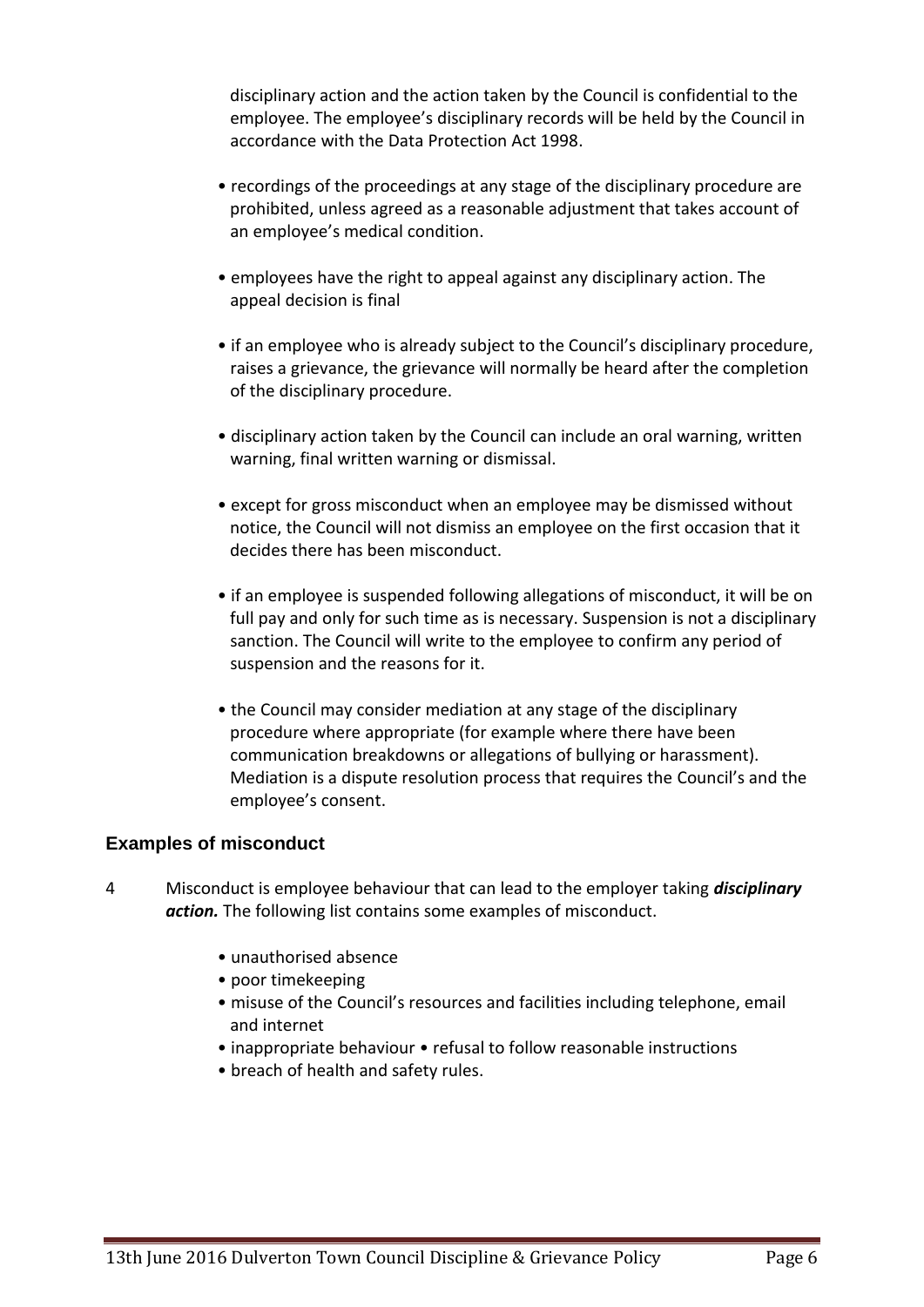#### **Examples of gross misconduct**

- 5 Gross misconduct is misconduct that is so serious that it is likely to lead to *dismissal without notice.* The following list contains some examples of gross misconduct.
	- bullying, discrimination and harassment
	- incapacity at work because of alcohol or drugs
	- violent behaviour
	- fraud or theft
	- gross negligence
	- gross insubordination
	- serious breaches of health and safety rules
	- serious and deliberate damage to property
	- use of the internet or email to access pornographic, obscene or offensive material
	- disclosure of confidential information.

#### **Examples of unsatisfactory work performance**

- inadequate application of office procedures
- inadequate IT skills
- unsatisfactory management of staff
- unsatisfactory communication skills.

#### **Disciplinary Investigation**

6 There will be an investigation of the facts. The council's HR committee will appoint an Investigator who will be responsible for undertaking the disciplinary investigation. The Investigator will be independent and will normally be a councillor. If the HR committee considers that there are no councillors who are independent (for example, because they all have direct involvement in the allegations about the employee), it will appoint someone from outside the council.

The Investigator will be appointed as soon as possible after the allegations have been made. The Investigator will be asked to submit a report within 20 working days of appointment. In cases of alleged unsatisfactory performance or of allegations of minor misconduct, the appointment of an investigator may not be necessary and the council may decide to commence disciplinary proceedings at the next stage (see paragraphs 14 -16).

- 7 The HR committee will first notify the employee in writing of the alleged misconduct and ask him/her to attend a meeting with the Investigator. The employee will be given at least five working days' notice of the meeting with the Investigator so that he/she has reasonable time to prepare for it. The letter will explain the investigatory process and that the meeting is part of that process. The employee should be provided with a copy of the Council's disciplinary procedure. The Council will also inform the employee that when he/she meets with the Investigator, he/she will have the opportunity to comment on the allegations of misconduct.
- 8 Employees may be accompanied or represented by a trade union representative or a work colleague at any investigatory meeting.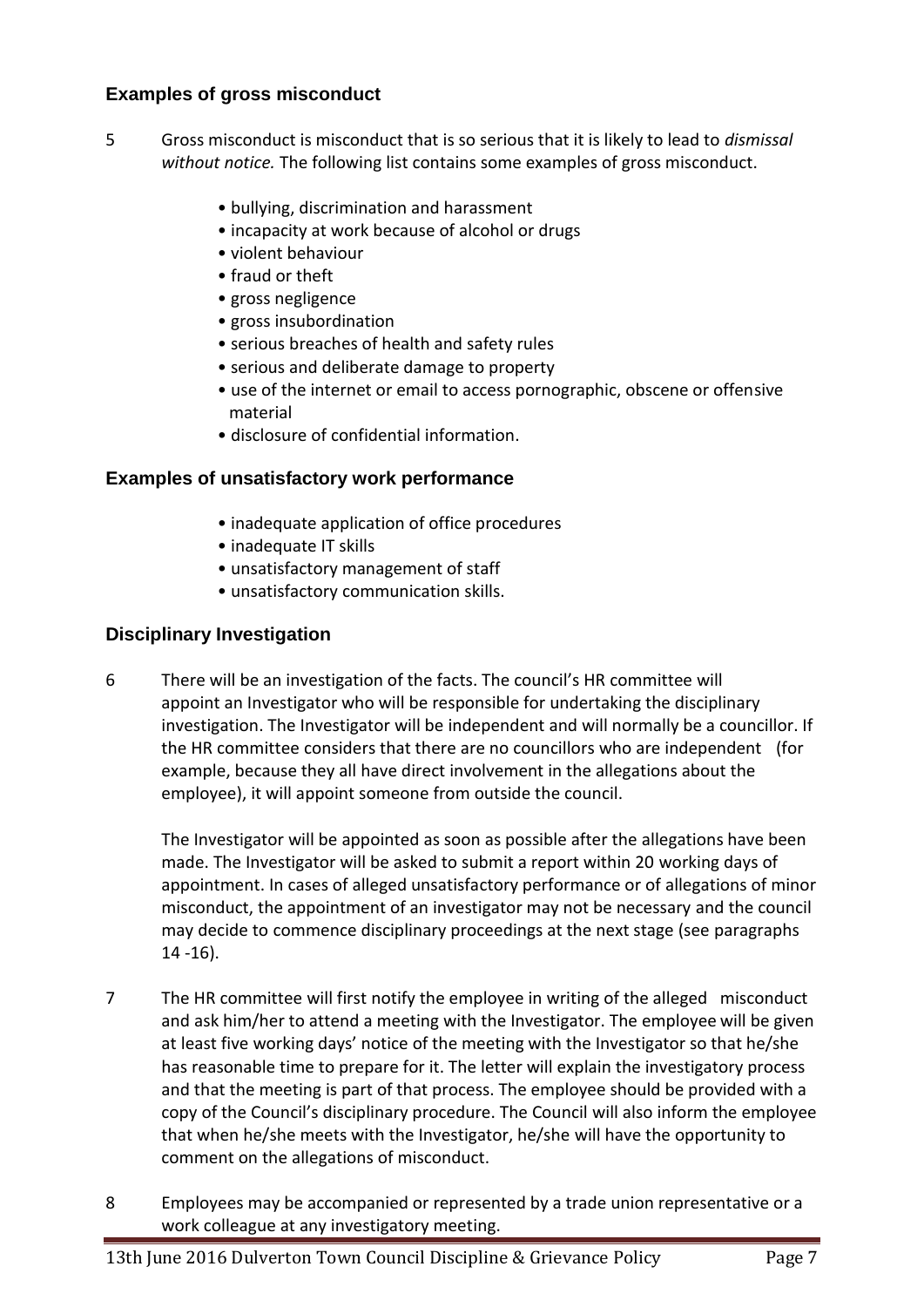- 9 If there are other persons (e.g. employees, councillors, members of the public or the Council's contractors) who can provide relevant information, the Investigator should try to obtain it from them in advance of the meeting with the employee.
- 10 The Investigator has no authority to take disciplinary action. His/her role is to establish the facts of the case as quickly as possible and prepare a report that recommends to the staffing committee whether or not disciplinary action should be taken.
- 11 The Investigator's report will contain his/her recommendations and the findings on which they were based. He/she will recommend either:
	- the employee has no case to answer and there should be no further action under the Council's disciplinary procedure.
	- the matter is not serious enough to justify further use of the disciplinary procedure and can be dealt with informally or
	- the employee has a case to answer and there should be action under the Council's disciplinary procedure.
- 12 The Investigator will submit the report to the HR committee which will decide whether further action will be taken.
- 13 If the Council decides that it will not take disciplinary action, it may consider whether mediation would be appropriate in the circumstances.

#### **The Disciplinary Meeting**

- 14 If the HR committee decides that there is a case to answer, it will appoint an HR subcommittee of three councillors. The HR sub-committee will appoint a Chairman from one of its members. The Investigator shall not sit on the sub -committee. No councillor with direct involvement in the matter shall be appointed to the sub-committee. The employee will be invited, in writing, to attend a disciplinary meeting. The sub– committee's letter will confirm the following:
	- the names of its Chairman and other two members.
	- details of the alleged misconduct, its possible consequences and the employee's statutory right to be accompanied at the meeting.
	- a copy of the investigation report, all the supporting evidence and a copy of the Council's disciplinary procedure.
	- the time and place for the meeting. The employee will be given reasonable notice of the hearing (at least 15 working days) so that he /she has sufficient time to prepare for it.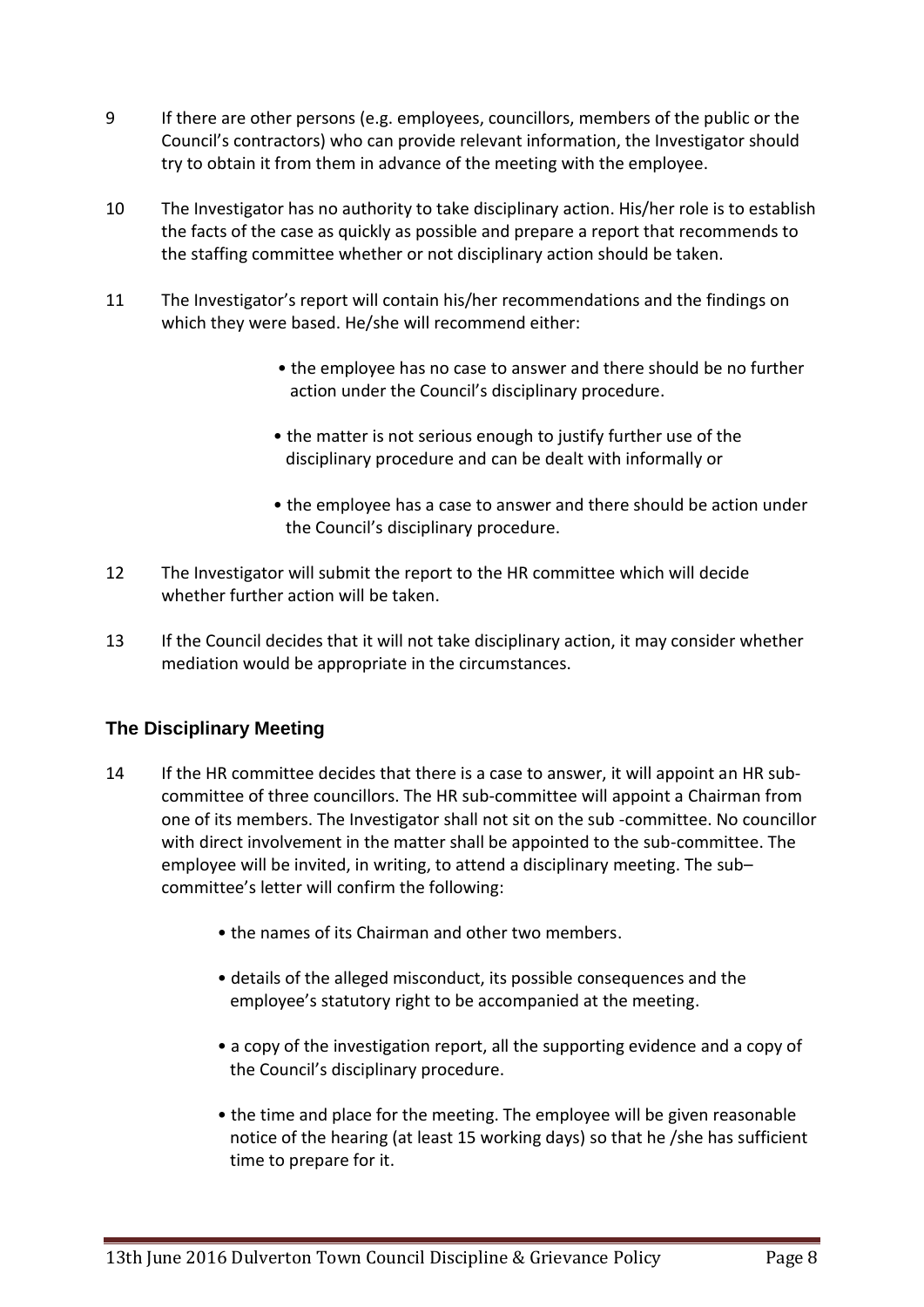- that witnesses may attend on the employee's and the Council's behalf and that both parties should inform each other of their witnesses' names at least five working days before the meeting.
- that the employee and the Council will provide each other with all supporting evidence at least five working days before the meeting. If witnesses are not attending the meeting, witness statements will be submitted to the other side at least five working days before the hearing.
- that the employee may be accompanied by a companion, either a trade union representative or a work colleague. The disciplinary meeting will be conducted as follows:
	- the Chairman will introduce the members of the sub-committee to the employee.
	- the investigator will present the findings of the investigation report.
	- the Chairman will set out the council's case and present supporting evidence (including any witnesses).
	- the employee (or the companion) will set out his/her case and present evidence (including any witnesses).
	- any member of the sub-committee and the employee (or the companion) may question the Investigator and any witness.
	- the employee (or the companion) will have the opportunity to sum up his/her case.
	- the Chairman will provide the employee with the sub-committee's decision with reasons, in writing, within five working days of the meeting. The Chairman will also notify the employee of the right to appeal the decision.
	- the disciplinary meeting may be adjourned to allow matters that were raised during the meeting to be investigated by the sub-committee.

#### **DISCIPLINARY ACTION**

15 If the sub-committee decides that there should be disciplinary action, it may be any of the following:

An **Oral Warning** is issued for most first instances of minor misconduct. The council will notify the employee:

- of the reason for the warning, the improvement required (if appropriate) and the time period for improvement.
- that further misconduct/failure to improve will result in more serious disciplinary action.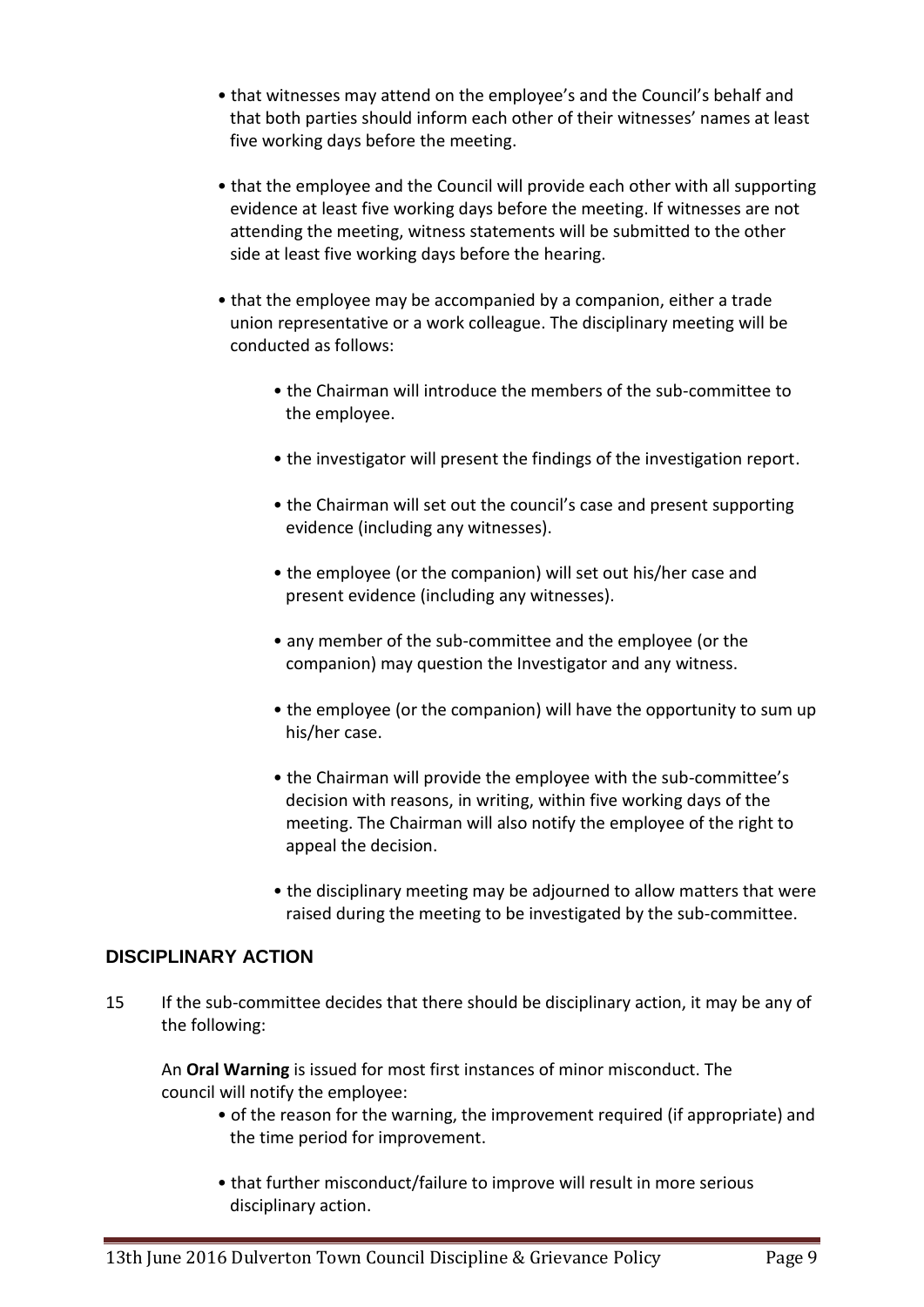- of the right to appeal.
- that a note confirming the oral warning will be placed on the employee's personnel file, that a copy will be provided to the employee and that the warning will remain in force for six months.

#### **Written warning**

If there is a repetition of earlier misconduct which resulted in an oral warning, or for different and more serious misconduct, the employee will normally be given a written warning. A written warning will set out:

- the reason for the written warning, the improvement required (if appropriate) and the time period for improvement.
- that further misconduct/failure to improve will result in more serious disciplinary action.
- the employee's right of appeal.
- that a note confirming the written warning will be placed on the employee's personnel file, that a copy will be provided to the employee and that the warning will remain in force for 12 months.

#### **Final written warning**

If there is further misconduct during the period of a written warning or if the misconduct is sufficiently serious, the employee will be given a final written warning. A final written warning will set out:

- the reason for the final written warning, the improvement required (if appropriate) and the time period for improvement.
- that further misconduct/failure to improve will result in more serious disciplinary action up to and including dismissal.
- the employee's right of appeal
- that a note confirming the final written warning will be placed on the employee's personnel file, that a copy will be provided to the employee and that the warning will remain in force for 18 months.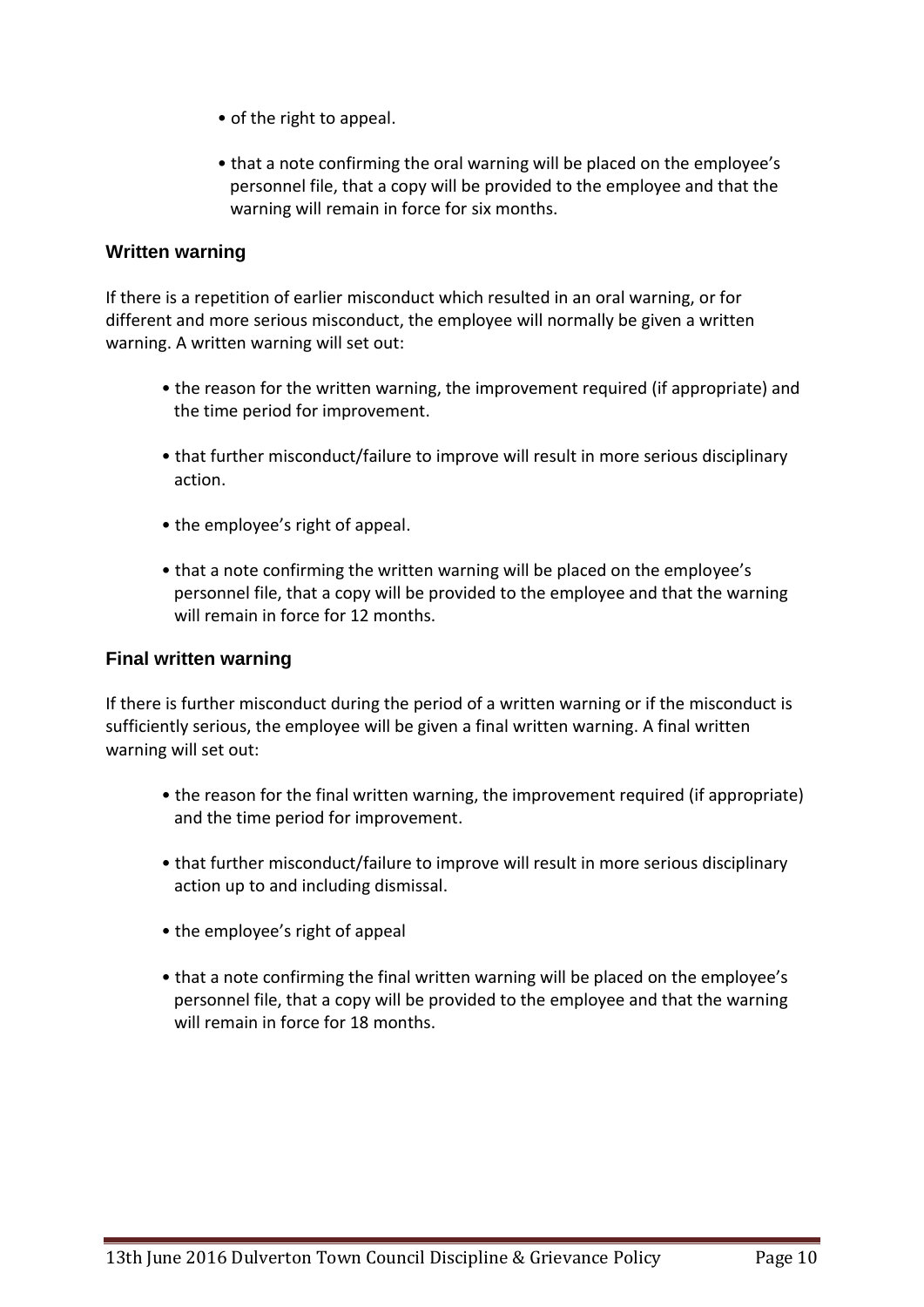#### **Dismissal**

The council may dismiss:

- for gross misconduct.
- if there is no improvement within the specified time period in the conduct which has been the subject of a final written warning.
- if another instance of misconduct has occurred and a final written warning has already been issued and remains in force.
- 16 The Council will consider very carefully a decision to dismiss. If an employee is dismissed, he/she will receive a written statement of the reasons for his/her dismissal, the date on which the employment will end and details of his/her right of appeal.
- 17 If the sub-committee decides to take no disciplinary action, no record of the matter will be retained on the employee's personnel file. Action imposed as a result of the disciplinary meeting will remain in force unless and until it is modified as a result of an appeal.

#### **Appeal Procedure**

- 18 An employee who is the subject of disciplinary action will be notified of the right of appeal. His/her written notice of appeal must be received by the Council within five working days of the employee receiving written notice of the disciplinary action and must specify the grounds for appeal.
- 19 The grounds for appeal include;
	- a failure by the Council to follow its disciplinary policy.
	- the sub-committee's decision was not supported by the evidence.
	- the disciplinary action was too severe in the circumstances of the case.
	- new evidence has come to light since the disciplinary meeting.
- 20 The Appeal will be heard by members of the HR committee who have not previously been involved in the case. This includes the Investigator. There may be insufficient members of the staffing committee who have not previously beeninvolved. If so, the appeal panel will be a committee of three members of the council who may include members of the HR committee. The appeal panel will appoint a Chairman from one of its members.
- 21 The employee will be notified, in writing, within 10 working days of receipt of the notice of appeal of the time, date and place of the appeal meeting. The employee will be advised that he/she may be accompanied by a companion, either a trade union representative or a work colleague.
- 22 At the appeal meeting, the Chairman will: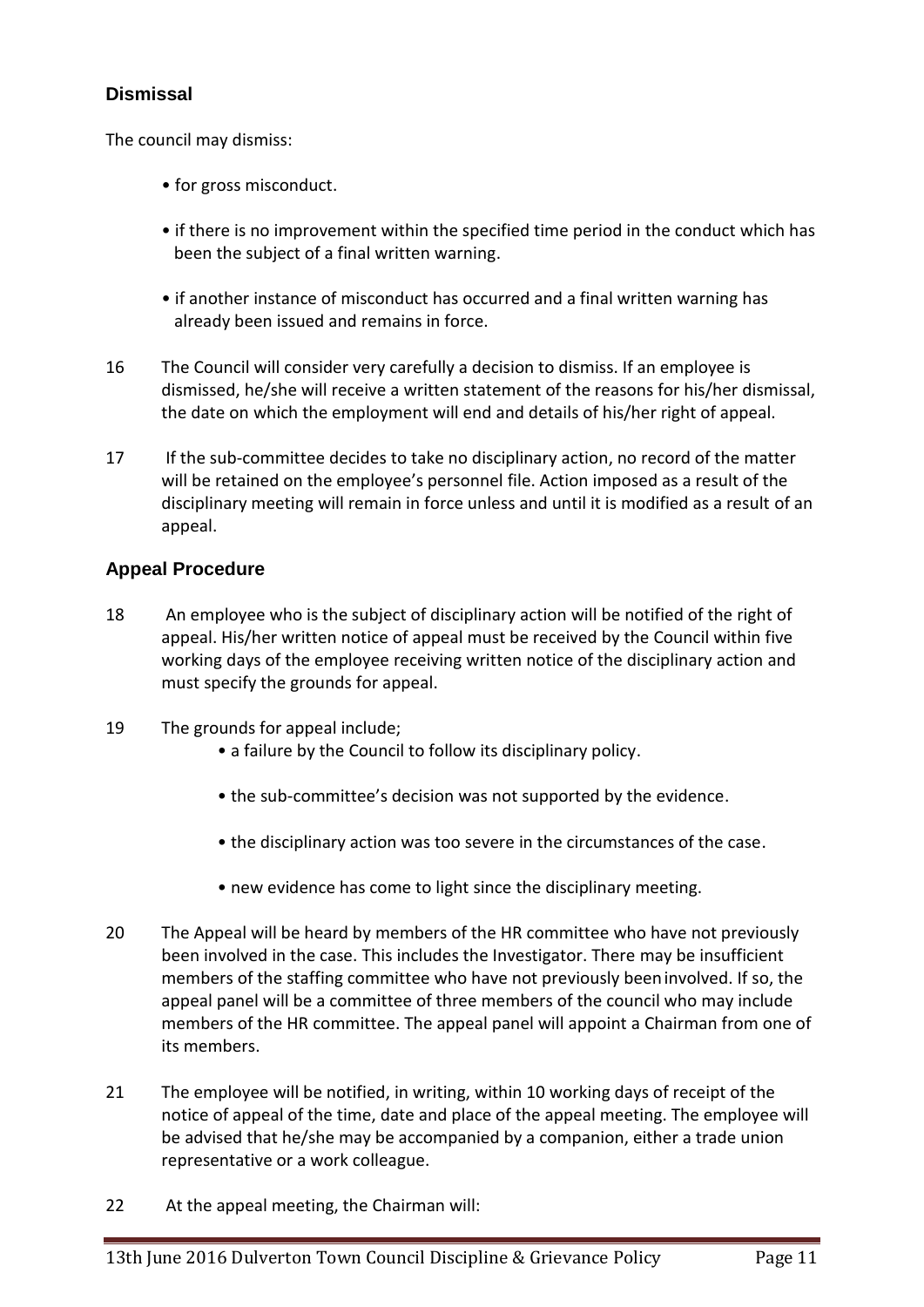- introduce the panel members to the employee.
- explain the purpose of the meeting, which is to hear the employee's reasons for appealing against the decision of the HR sub-committee.
- explain the action that the appeal panel may take.
- 23 The employee (or his companion) will be asked to explain the grounds for appeal.
- 24 The Chairman will inform the employee that he/she will receive the decision and the panel's reasons, in writing, within five working days of the appeal hearing.
- 25 The appeal panel may decide to uphold the decision of the HR committee, substitute a less serious sanction or decide that no disciplinary action is necessary. If it decides to take no disciplinary action, no record of the matter will be retained on the employee's personnel file.
- 26 If an appeal against dismissal is upheld, the employee will be paid in full for the period from the date of dismissal and continuity of service will be preserved.
- 27 The appeal panel's decision is final.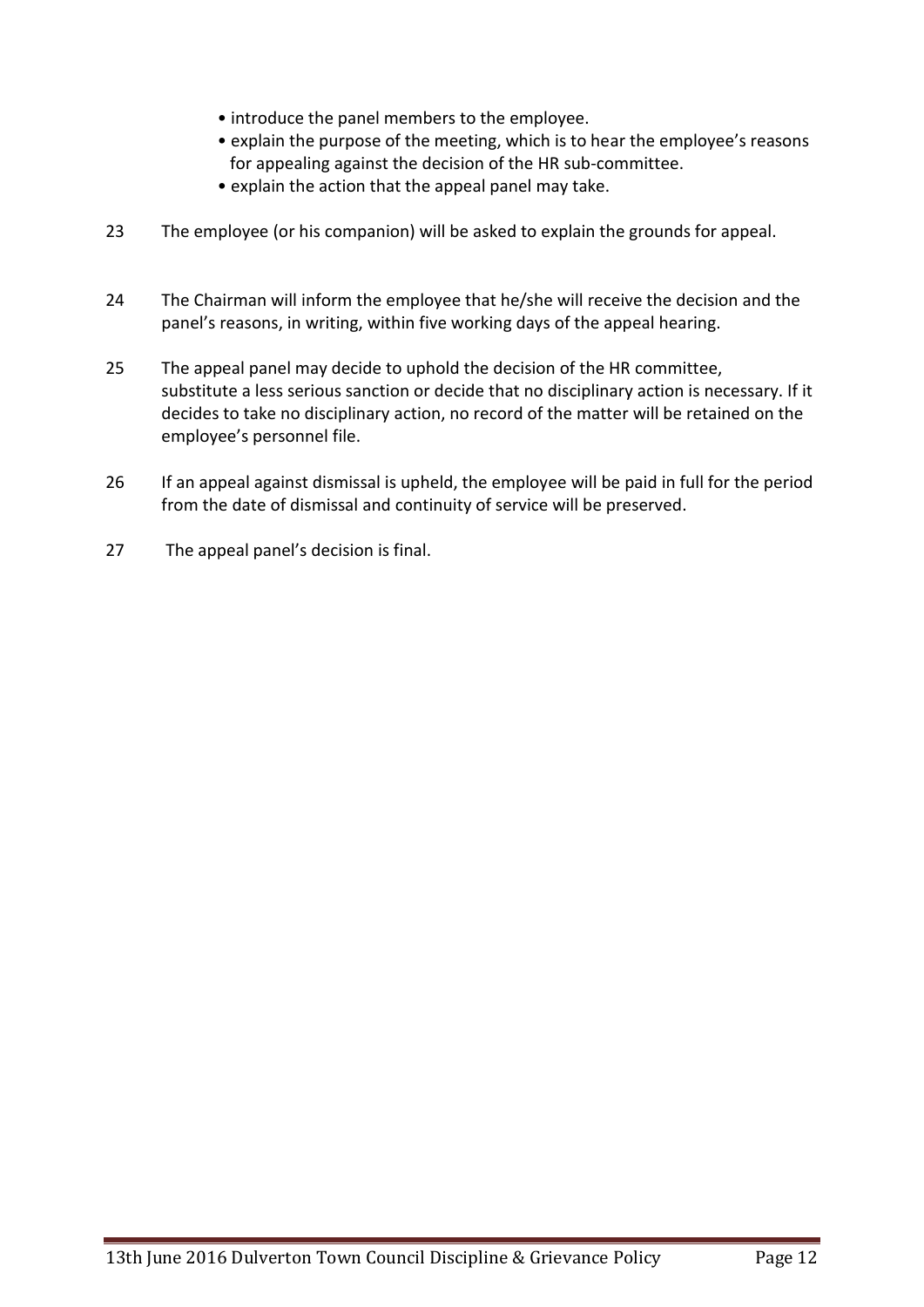## **GRIEVANCE POLICY**

#### **INTRODUCTION**

- 1. This policy is based on and complies with the 2015 ACAS Code of Practice. It aims to encourage and maintain good relationships between the Council and its employees by treating grievances seriously and resolving them as quickly as possible. It sets out the arrangements for employees to raise their concerns, problems or complaints about their employment with the Council. The policy will be applied fairly, consistently and in accordance with the Equality Act 2010.
- 2. Many problems can be raised and settled during the course of everyday working relationships. Employees should aim to settle most grievances with their line manager (Clerk), but if this isn't appropriate the chair of the HR Committee.
- 3. This policy confirms:
	- employees have the right to be accompanied or represented at a grievance meeting or appeal by a trade union representative or work colleague. The companion will be permitted to address the grievance/appeal meetings, to present the employee's case for his /her grievance/appeal and to confer with the employee. The companion cannot answer questions put to the employee, address the meeting against the employee's wishes or prevent the employee from explaining his/her case.
	- the Council will give employees reasonable notice of the date of the grievance/appeal meetings. Employees and their companions must make all reasonable efforts to attend. If the employee's companion is not available for the proposed date of the meeting, the employee can request a postponement and can propose an alternative date that is within five working days of the original meeting date.
	- any changes to specified time limits must be agreed by the employee and the Council.
	- an employee has the right to appeal against the decision about his/her grievance. The appeal decision is final.
	- information about an employee's grievance will be restricted to those involved in the grievance process. A record of the reason for the grievance, its outcome and action taken is confidential to the employee. The employee's grievance records will be held by the Council in accordance with the Data Protection Act 1998.
	- recordings of the proceedings at any stage of the grievance procedure are prohibited, unless agreed as a reasonable adjustment that takes account of an employee's medical condition.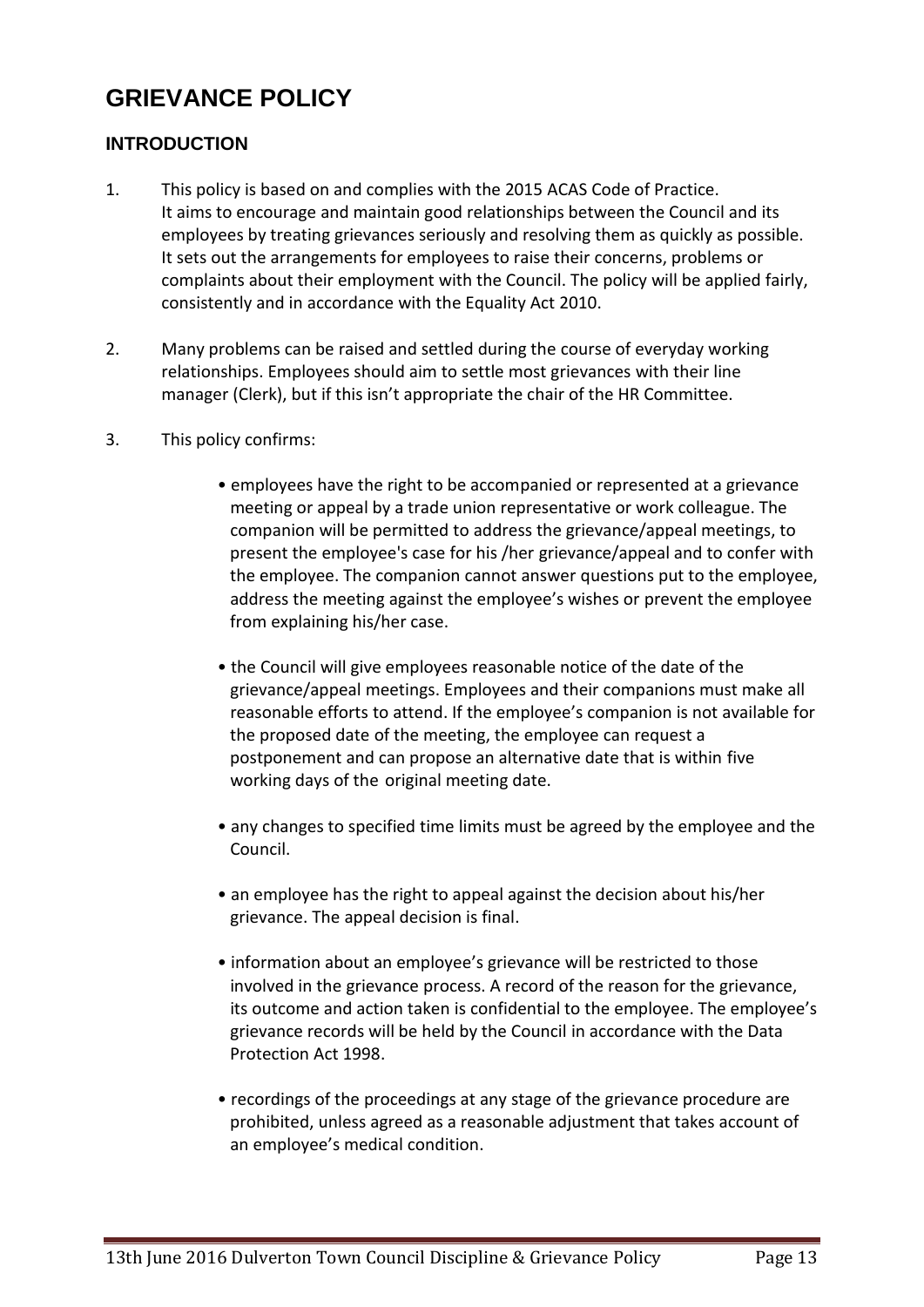- if an employee who is already subject to a disciplinary process raises a grievance, the grievance will normally be heard after completion of the disciplinary procedure.
- if a grievance is not upheld, no disciplinary action will be taken against an employee if he/she raised the grievance in good faith.
- the Council may consider mediation at any stage of the grievance procedure where appropriate, (for example where there have been communication breakdowns or allegations of bullying or harassment). Mediation is a dispute resolution process which requires the Council's and the employee's consent.

#### **Informal Procedure**

4. The Council and its employees benefit if grievances are resolved informally and as quickly as possible. As soon as a problem arises, the employee should raise it with his/hermanager to see if an informal solution is possible. Both should try to resolve the matter at this stage. If the employee does not want to discuss the grievance with his/her manager (for example, because it concerns the manager), the employee should contact the chair of the HR committee or, if appropriate, another member of the HR committee.

#### **Formal Procedure**

- 5. If it is not possible to resolve the grievance informally, the employee may submit a formal grievance. It should be submitted in writing to the chairman of the HR committee.
- 6. The HR committee will appoint a sub-committee of three members to investigate the grievance. The sub-committee will appoint a Chairman from one of its members. No councillor with direct involvement in the matter shall be appointed to the subcommittee.

#### **Investigation**

7. The sub-committee will investigate the matter before the grievance meeting which may include interviewing others (e.g. employees, councillors or members of the public)

#### **Notification**

- 8. Within 10 working days of the Council receiving the employee's grievance, the employee will be asked, in writing, to attend a grievance meeting. The subcommittee's letter will include the following:
	- the names of its Chairman and other members
	- a summary of the employee's grievance based on his/her written submission
	- the date, time and place for the meeting. The employee will be given reasonable notice of the meeting which will be within 25 working days of when the council received the grievance.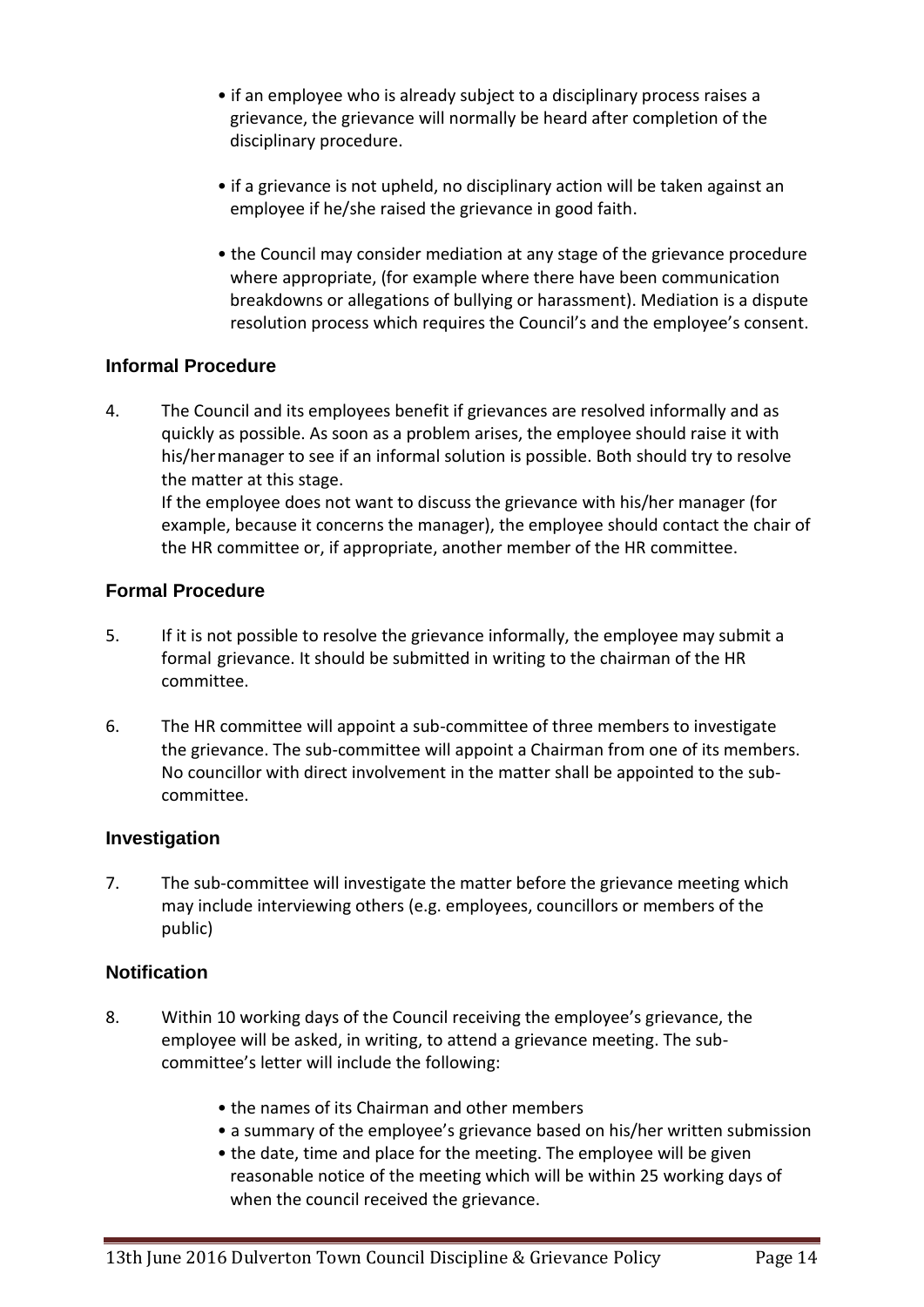- the employee's right to be accompanied by a trade union representative or work colleague.
- a copy of the Council's grievance policy.
- confirmation that, if necessary, witnesses may attend on the employee's behalf and that the employee should provide the names of his/her witnesses at least five working days before the meeting.
- confirmation that the employee will provide the Council with any supporting evidence at least five working days before the meeting.

#### **Grievance meeting**

At the grievance meeting:

- 9. the Chairman will introduce members of the subcommittee to the employee:
	- the employee (or companion) will set out the grievance and present the evidence.
	- the Chairman will ask the employee what action does he/she wants the council to take.
	- any member of the sub-committee and the employee (or the companion) may question any witness
	- the employee (or companion) will have the opportunity to sum up the case.
	- the Chairman will provide the employee with the sub-committee's decision, in writing, within five working days of the meeting. The letter will notify the employee of the action, if any, that the council will take and of the employee's right to appeal.
	- a grievance meeting may be adjourned to allow matters that were raised during the meeting to be investigated by the sub-committee.

#### **Appeal**

- 10. If an employee decides that his/her grievance has not been satisfactorily resolved by the sub-committee, he/she may submit a written appeal to the HR committee. An appeal must be received by the Council within five working days of the employee receiving the subcommittee's decision and must specify the grounds of appeal.
- 11. Appeals may be raised on a number of grounds, e.g.:
	- a failure by the Council to follow its grievance policy
	- the decision was not supported by the evidence
	- the action proposed by the sub-committee was inadequate/inappropriate
	- new evidence has come to light since the grievance meeting.
- 12. The Appeal will be heard by the three members of the HR committee who have not previously been involved in the case. There may be insufficient members of the HR committee who have not previously been involved. If so, the appeal panel will be a committee of three council members who may include members of the HR committee. The appeal panel will appoint a Chairman from one of its members.
- 13. The employee will be notified, in writing, within 10 working days of receipt of the appeal of the time, date and place of the appeal meeting. The meeting will take place within 25 working days of the council's receipt of the appeal. The employee will be